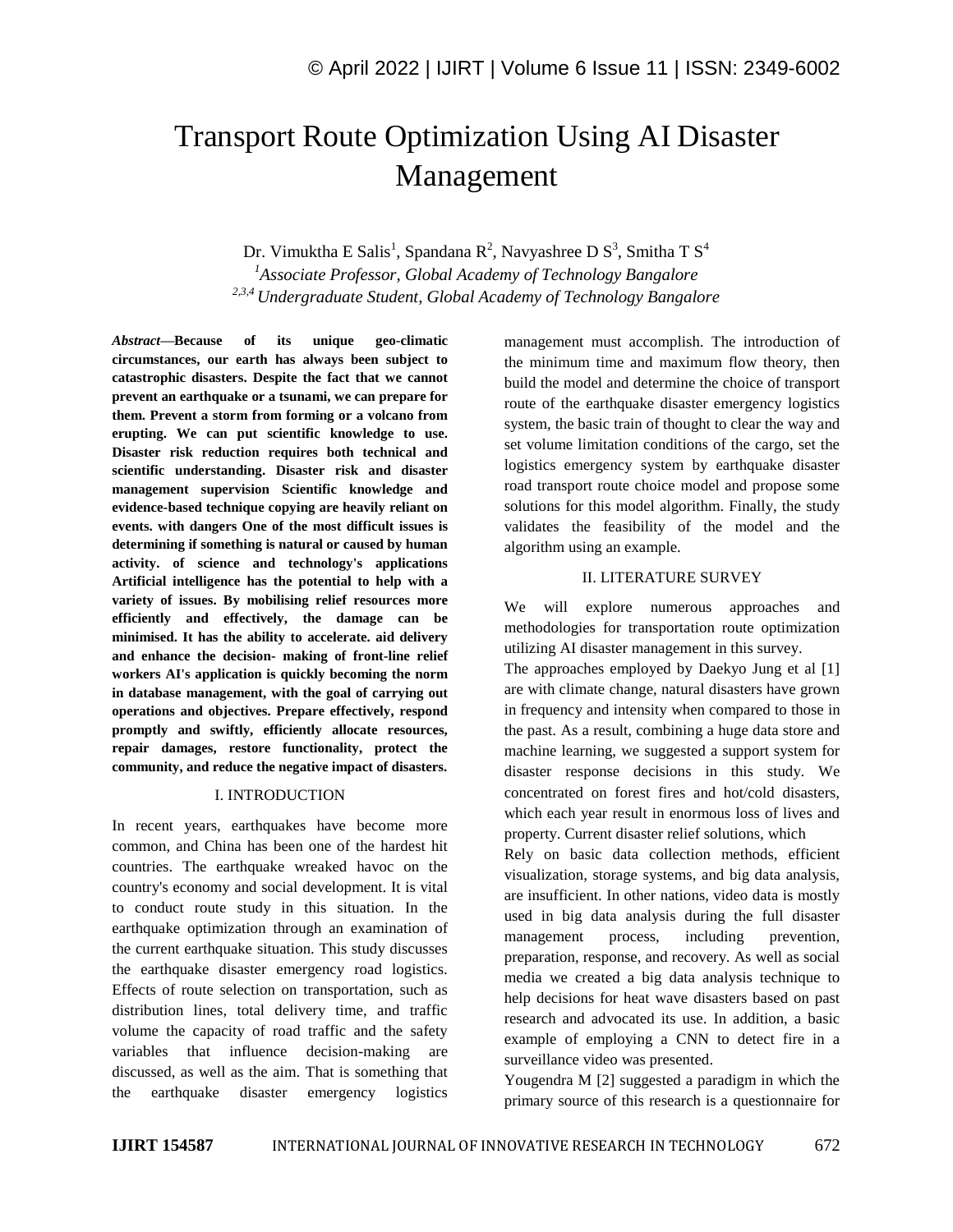the study of artificial intelligence and how it may be used to manage disasters while being sensitive to management and effect reduction. A second source the secondary data was gathered from online websites and articles about technologies and their use in disaster risk reduction, and the data analyst was used to study Artificial Intelligence for Disaster Management using a questionnaire that identifies the areas where AI is needed and the challenges associated with it. The data is crucial in this case because it can be utilized to analyze the conditions and crises that arise during a disaster and come up with a solution. As a result of these crisis situations, management has taken on a new role.

Sheikh Kamran Abid and colleagues [3] suggested a scenario in which MOBILISE, A new AI platform is designed to build resilient communities through cross-agency collaboration. MOBILIZE provides civil protection agencies with real-time information, enabling them to collaborate on disaster preparedness under one roof [60]. The MOBILIZE platform is an easy-to-use API that allows authorities to interactively upload and examine hazard, exposure and vulnerability data to develop a shared understanding of local risks and implement disaster risk reduction measures .The MOBILIZE server, the on which the risk information is based is hosted on Microsoft's Azure cloud platform. MOBILIZE also has a virtual reality interface. This virtual reality interface allows users to view 3D representations such as textured point clouds or meshes captured by airborne detection devices such as drones. MOBILIZE is an online platform that visualizes modeled hazards and the impact of disasters. MOBILIZE Real-time 3D data visualization aids disaster relief by presenting information in layered form, e.g. B. Flood prone areas, forecast rainfall and drainage lines.

Two options were given by Hamid Tikani et al. [4]. One of them is the Genetic algorithm, which is a sophisticated meta-heuristic search algorithm that has emerged as a powerful resilient optimization in many real-world applications. Holland was the one who first presented the idea (1975). The algorithm was motivated by Darwin's survival of the fittest notion and evolutionary dynamics. To establish an initial population, it mimics natural genetics. Each population is made up of different individuals (chromosomes) that are encoded answers to the challenge at hand. The objective function is used to calculate each individual's fitness. Following that, members of a population go through an evolution process that includes selection, cross-over, and mutation operators, as well as the tabu search method, which is a meta-heuristic strategy proposed by Glover (1989, 1990). To avoid the earlier local optimum, it uses an adaptable memory called tabu list. The technique iteratively evaluates certain neighbor solutions to find the solution space. These solutions are created by making minor changes to an existing solution on a local level. During the searching process, the flexible memory collects the used operations and applies stored information to forbid previously visited solutions for a certain period of time.

P. M. Kikin et al. [5] suggested a method for semantic segmentation of roadways utilizing various remote sensing data, including UAV, satellite, and SAR. Our workflow was broken down into three distinct stages. The raw remote sensing data was calibrated and converted to geocoded images in the first preprocessing stage. We created a few models for pixel-based road state recognition during the second step, segmentation, to assess different deep learning approaches. - data from optical satellites separately - data from SAR satellites separately - data from optical and SAR together - data from UAVs separately we created a road state map from the outputs of the constructed models in the final phase, mapping.

The approaches employed by S. Azimi et al. [6] are two types of rescue operations that were implemented in a multi-agent-based simulation environment. In the first type of rescue operation, after determining the MWNVD for each emergency centre, the appropriate emergency centre is assigned to the demand location based on the generated MWNVDs. The ambulance is delivered to the demand location by the emergency centre due to the priority of the demand. The ambulance route is planned with the purpose of reducing route length and travel time at the start of its journey, but it is unable to update when it encounters a closed roadway. The PSO iterative process in the MWNVD reduces the difference between the first and second types of rescue operations. The supply (the population expected to use the services in the region) and demand (the predicted population living in the region) are calculated. As a result, each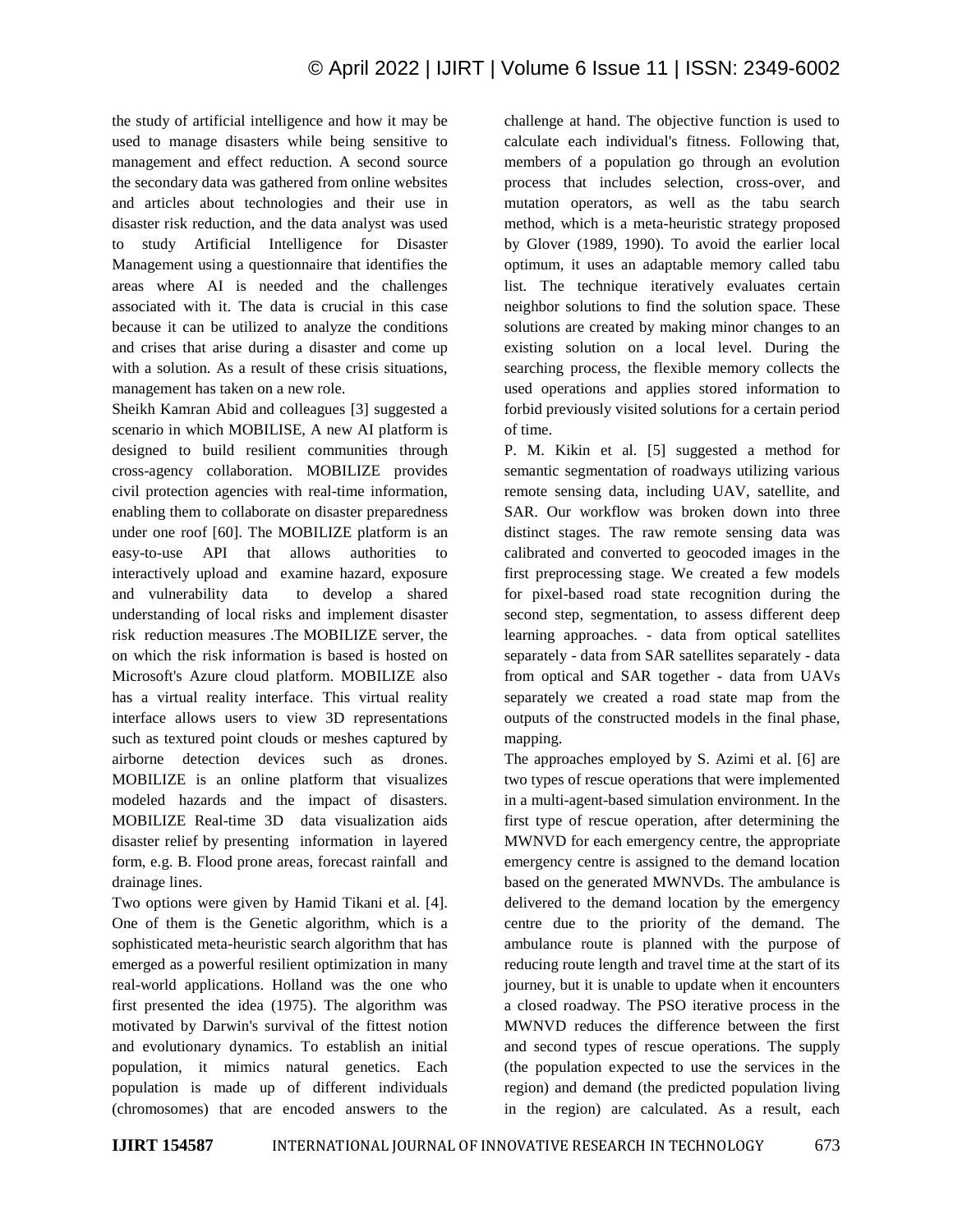emergency center's optimal PSO-MWNVD and ambulance number are calculated. The ambulance from the proper emergency centre, which is located in PSOMWNVD and includes the location of the wounded, is deployed to the wounded location, based on the severity degree of the wounded and the emergency center's existing ambulances.

P. M. Kikin and colleagues [7] presented a two-part self-cr system. 1. the managed system, which consists of a state representing the disaster-affected region and operations to modify the state, which reflect disaster managers' actions in the disaster-affected region; and 2. the managing system, which consists of a four-phase MonitorAnalyze-Plan-Execute (MAPE) feedback loop (Kephart and Chess 2003), a paradigm commonly used to engineer self-adaptive software-intensive systems. The self-cr system is constantly sensing crucial information from the Auckland region, such as changes in resourcing in Auckland, as sensed by, for example, the self-cr system. Reports on travel conditions throughout the region, e.g., online traffic tracking services, social media analysis, and eyewitness accounts, from health-care professionals at clinics, hospitals, or triage stations, and reports on travel conditions throughout the region, from e.g., online traffic tracking services, social media analysis, and eyewitness accounts.

Wei Wang et al. [8] devised a technique that solves typical multi-objective programming problems using idle points. For objective functions  $P(\Psi, t)$  and  $C(\Psi)$ , we obtain the positive ideal points  $P\Psi$  (, t) and  $C(\Psi)$ , as well as the negative ideal points  $P(\Psi, t)$  and  $C(\Psi)$ . Then, using Equation (5), we calculate proximity to validate the relative proximity of each feasible plan to the ideal spots. A higher value denotes a superior solution. The initial multi-objective problem has now been reduced to a challenge of achieving maximum closeness.

 $\epsilon$  = R R+r ( $0 \leq \epsilon \leq 1$ )

 $R = \omega 1 P(\Psi, t) P(\Psi, t) + \omega 2 C(\Psi) C(\Psi)$ 

 $r = \omega 1 P(\Psi, t) P(\Psi, t) + \omega 1 C(\Psi) C(\Psi)$ 

where w1 and w2 are the weights assigned to the feasibility of the feasible strategy and the cost of rescue, respectively. Experts determined their values, and  $w1 + w2 = 1$ 

Subash Humagain and colleagues [9] proposed To find, dispatch, and route electric vehicles, most emergency management systems require dedicated software. EVs have installed software such as Sygic and Infoware that uses specialised traffic information to guide the driver to the emergency site. To ensure that EVs arrive at their destinations on schedule, route optimization software is used. Path-based optimization: Taking the shortest path between an EV's source and its intended destination appears to be the most efficient way to reduce travel time. Dijkstra's shortest path algorithm is well-known in computer science for such optimization, and several of the surveyed works expand it in some way. Timebased optimization: When it comes to EV routing, the real time it takes to get at the emergency site is more essential than distance, cost, or fuel consumption. Cooke and Halsey were the first to offer theoretical insights into shortest path algorithms with varying transit times between vertices based on physical characteristics. For EVs, Hadas and Ceder used the shortest path technique to generate various timebased paths.

Xiaowen [10] several depots are chosen as intermediary places to collect goods from the manufacturer and then distribute them to local areas, according to the approach utilized to improve service efficiency. Let  $N = 1$ , denote the number of areas, and K  $m = 1$ , denote the number of possible depot locations. Each prospective depot site k K has a limited storage capacity hk and an opening fee gk. As a result, we model the location routing problem as a directed graph G V  $E = (0)$ , where V N  $K =$  and E I j I  $j V I j = (0)$ , represents the arc set from one location to the next (except for arcs with two depots). We define nodes 0k and (1)  $n + k$  as the origin and destination points of vehicles departing from candidate depot location k, which is the selected depot in practice. For delivering supplies from the designated depots to the areas, a set R of homogeneous vehicles, each with a storage capacity Q and a fixed cost C, is provided. None of the vehicles are privately owned by any of the depots, and they can be assigned to any depot to transport goods as needed on a daily basis.

Xuejie Bai [11] suggested a novel model that solves a new two-stage optimization strategy for a multisupplier, multi-affected area, multi-relief, and multivehicle emergency supplies allocation problem.The major members of the emergency logistics network are aid providers and affected localities. In the emergency supply allocation dilemma, there are two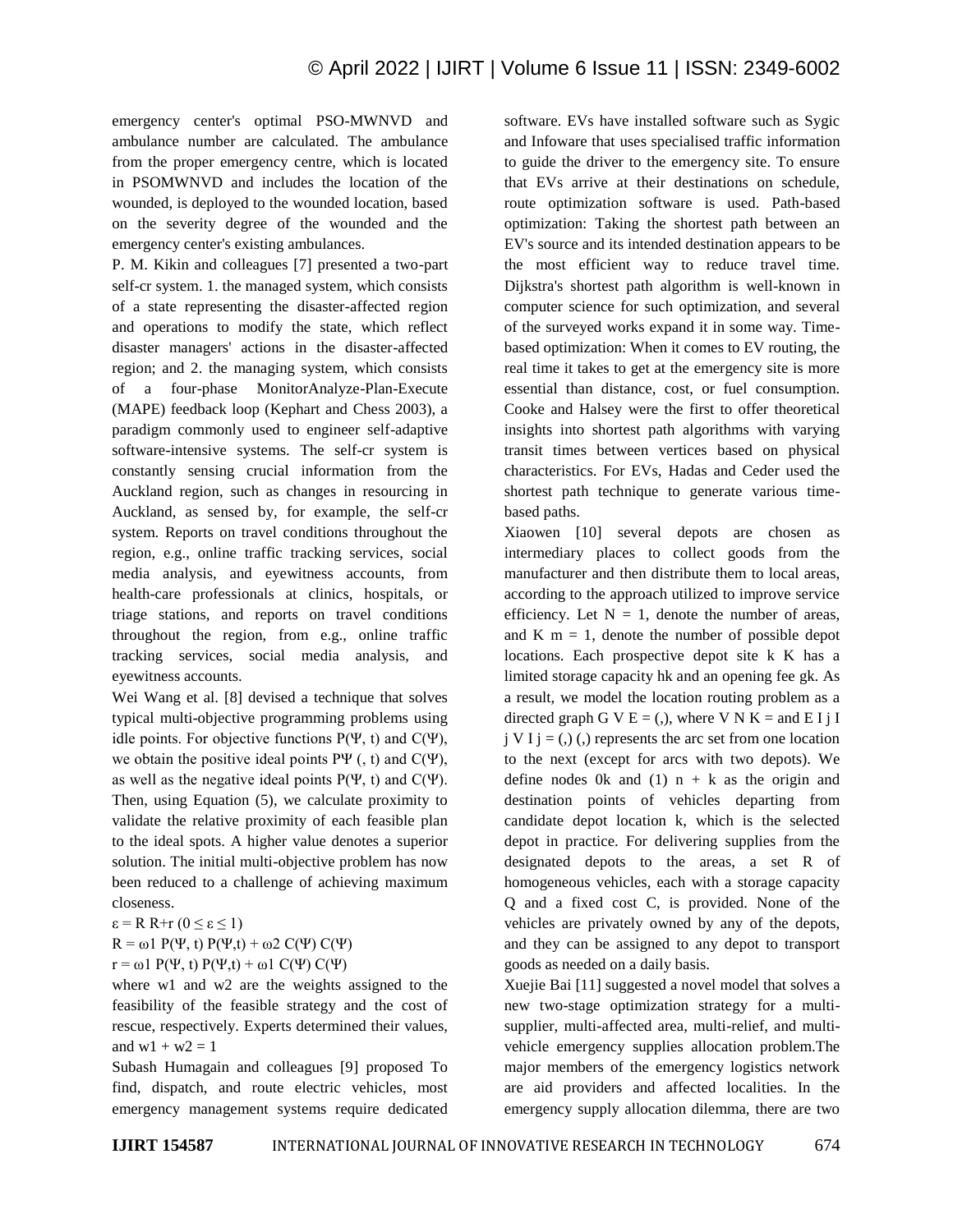steps to the decision-making process. In any disaster scenario, the first stage addresses the selection of a set of candidate relief suppliers and the number of different vehicles, whilst the second stage considers vehicle routing and reliefs allocation.

Charles Petrie [12] developed a concept in which data is retrieved from a GIS as needed. A web service is a generic approach to do this without committing to any single technology, as long as the API has inputs and outputs. A GIS can thus be queried by the planning system when the alarm system wants to know which valleys will be flooded or which evacuation routes will be used. In a first prototype,

we've proved this. We are working on the SANCTUM project to demonstrate how to codify a comprehensive catastrophe management model that focuses on disaster responses. This concept presupposes the French government's current distributed problem-solving approach. A central crisis management group, let's call it CCMG, is formed when a disaster is expected. When a calamity is expected, a central crisis management group, or CCMG for short, calculates the most likely scenarios. apologizes to the impacted agencies and requests contingency arrangements.

| <b>AUTHORS</b>        | <b>METHODOLODY</b>                             | <b>CONTRIBUTION</b>                                  |
|-----------------------|------------------------------------------------|------------------------------------------------------|
| Daekyo Jung           | The self-care system continuously collects     | Self-adaptive system monitors analysis<br>level      |
|                       | important information from the Auckland        | execution feedback loop.                             |
|                       | area.                                          |                                                      |
| Yougendra             | A new AI platform called MOBILIZE is           | This study reviewed various AI applications and      |
|                       | designed to build a resilient community to     | identified the methods and approaches implemented    |
|                       | leverage thecollaboration of multiple.         | during the disaster management phase.                |
| Sheikh Kamran Abid    | SDLC was used to develop the system.           | Developing mobile and web applications for           |
|                       |                                                | emergencyresponse for people trapped in acollision   |
|                       |                                                | site.                                                |
| Hamid Tikani          | Path-based<br>optimization<br>Time-<br>based   | Optimization and preemption can provide a solution   |
|                       | optimization.                                  | to reduce the response time.                         |
| P. M. Kikin           | <b>AIIDSS</b><br>with<br>multifunctional<br>AI | Providing automatic fire detection and appropriate   |
|                       | algorithm.                                     | response.                                            |
| S. Azimi              | Efficient metaheuristic method based on        | Timely and cost effective This method provides a     |
|                       | ACO of hybrid framework.                       | betteroperational plan for decision makers.          |
| P. M. Kikin           | Roads semantic segmentation the usage of       | SAR data is useful for road assessment and           |
|                       | distinct far flung sensing data: UAV,          | mapping during emergency response.                   |
|                       | satellite tv for pc and SAR.                   |                                                      |
| Wei Wang              | GIS can be queried by planningsystem.          | Request information from GISas needed.               |
| Subash Humagain       | Two-step optimization procedure<br>for         | Emergency response allocation plans can provide      |
|                       | emergency supply allocation problem.           | rapid and effective guidance for scientific decision |
|                       |                                                | making and disaster management assistance.           |
| Xiaowen               | Data analysis                                  | The AI system has the ability tolearn and analyze.   |
| Xuejie Bai            | Multi-agent-based<br>model<br>for optimal      | Focused on smarter urban facilities to improve       |
|                       | ambulance allocation.                          | remedy.                                              |
| <b>Charles Petrie</b> | The problem is a typical multi- purpose        | The proposed algorithm was effective because it      |
|                       | planning problem and this paper uses ideal     | was able to find the optimal scheme in a few         |
|                       | points to solve it.                            | iterations.                                          |

## III. APPLICATIONS OF TRANSPORT ROUTE OPTIMIZATION IN DISASTER MANAGEMENT USING AI

An ambulance is a vehicle designed to transport sick or injured individuals. Ambulances are normally dispatched to persons in crises to transport them to the hospital. MAN's multi- functional rescue vehicles are uniquely prepared to deal with a wide range of emergency scenarios, including car accidents, floods, earthquakes, riots, and so on. Light masts, ladders,

cranes, hydraulic cutters, electric generators, and other emergency items are included in the vehicles. It is critical for emergency vehicles such as police cars, ambulances, fire engines, and multi-functional rescue vehicles to get at the destination or hospital as soon as possible in order to save people's lives. Using various optimization techniques, we aim to discover the best solution in terms of distance and time to get to the destination or hospital as quickly as feasible.